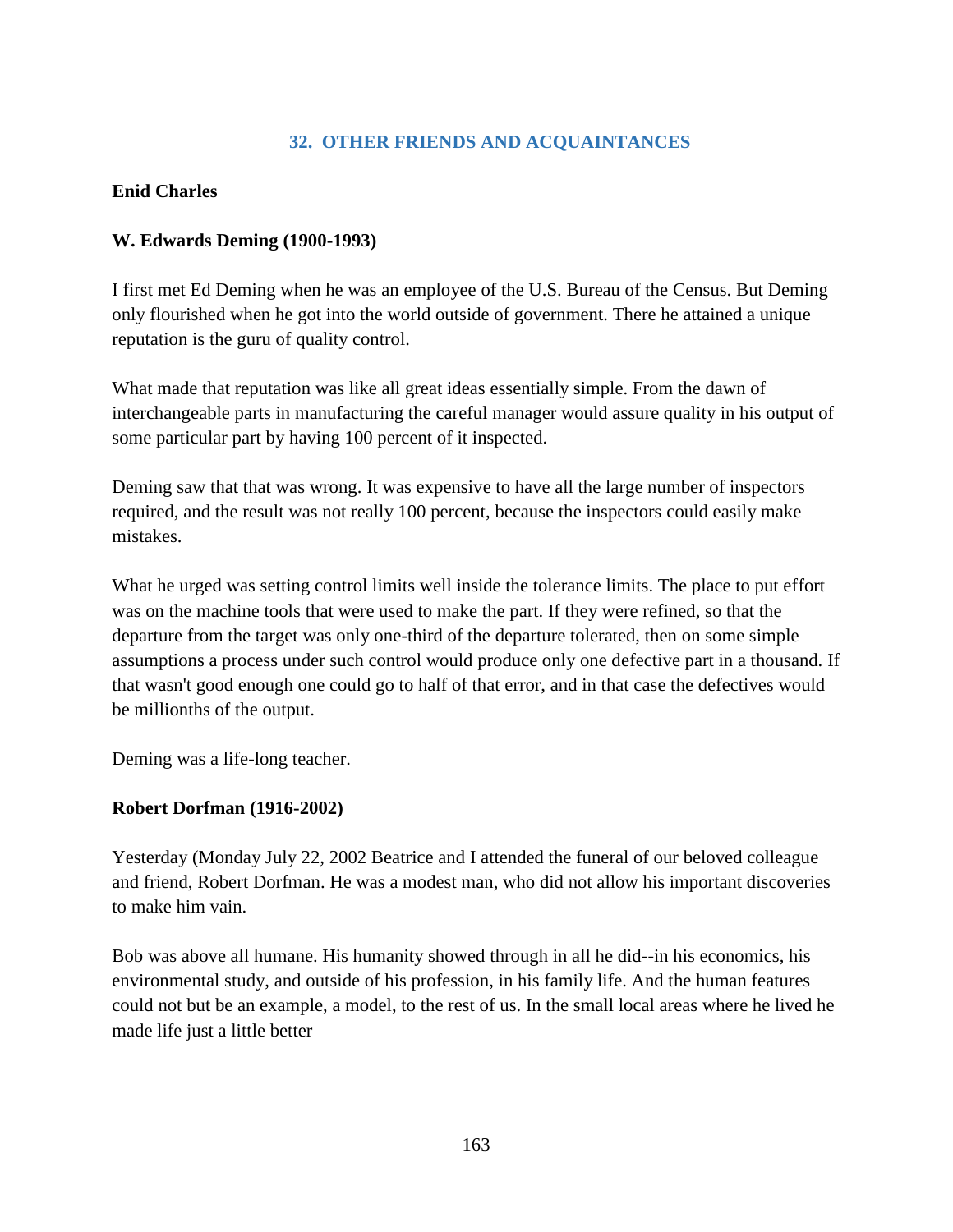#### **Wilhelm Flieger (1931-1999)**

Having a student die during one's lifetime is not unlike a parent losing a child. In the natural order of things parents die before their children, and teachers before their ex-students. Of the students I had in the course of 30 years teaching, Father Flieger was the quickest to learn, and in every matter that I took up in class he went beyond his teacher.

Quite aside from scholarship, I have never met his equal for sheer energy. During the four years he was with us at the University of Chicago, he was a full-time student, following the demanding program set by the faculty, he was a full-time research assistant to myself, and he was effectively in charge of a parish some 27 miles away that he drove his little VW out to visit at least twice a week. I never heard him say of any assignment that it was too much for him; to him everything was possible. Yet he was modest--for him to say how much he was doing would have been totally out of character.

Yet these activities are not what he will be most remembered for. It will rather be for his qualities of total integrity, of human sympathy, of total unselfishness.

His qualities would have made him stand out in any age, but they were particularly conspicuous in our materialistic, grasping age,

The following is a message received from the Office of Population Studies, the institution that Father Flieger founded and led.

According to the doctors, Fr. Flieger died of a massive heart attack. His death was discovered in the early hours of Sunday morning, December 19, when he failed to show up for his 5:00 a.m. mass.

Final rites were held on the morning of Wednesday, December 22 with a requiem mass at the University of San Carlos main chapel. At the request of his family, his remains were cremated and sent to Germany.

Although we are shocked and shaken by this great loss, we at OPS will continue the good work of Father Flieger and uphold the standards that OPS has always been known for.

The Staff, Office of Population Studies, University of San Carlos, Talamban Campus, Tel # (6332) 3460102.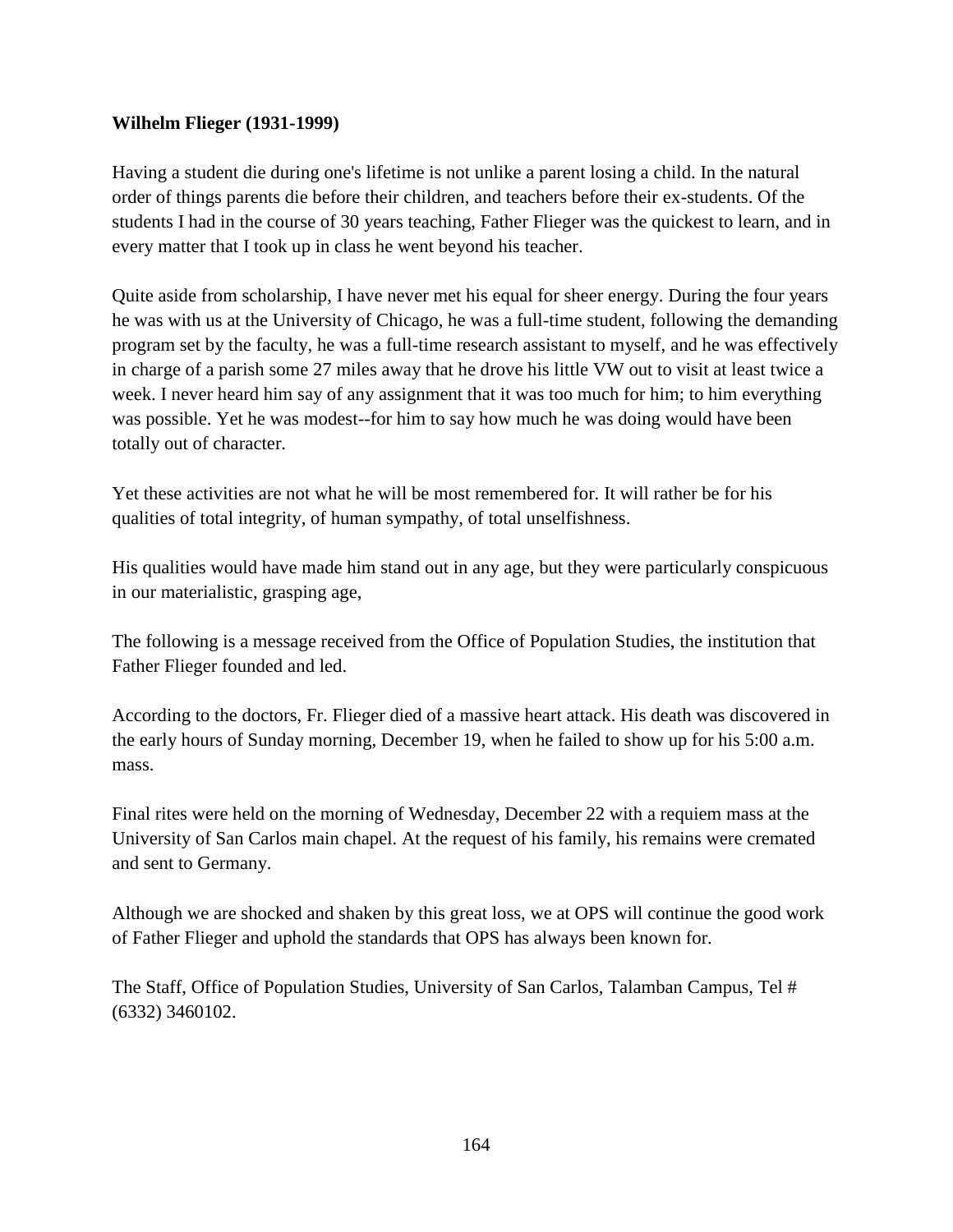## **Stephen Jay Gould (1942-2002)**

Among the matters for which Stephen Gould is remembered the idea of punctuated equilibrium is prominent. Instead of continuous change (Darwin's frequently reiterated Natura non facit saltum) evolution has periods of rapid change, alternating with no change at all.

Also very prominent in Gould's work is the rejection of the notion that has come to life more than once during the course of the last century or two, that people are formed by their genes. Tiresome promotion of the assertion that "Intelligence" (whatever that is) musical ability, literary creativity, all are determined by our genes. The theory is shown to be groundless and the debate is forgotten for a while, but after a time it springs to life again. Gould was diligent, persuasive and skilled in debate against what amounts to racism. Perhaps it will be heard no more, but given the history, one cannot be sure.

Gould, one of the scholars and teachers of which Harvard has been proudest. We lost him at the age of 60, and he will be badly missed.

### **J.B.S. Haldane, See above.**

### **Morris H. Hansen (1910-1990)**

### **Philip M. Hauser (1909-1994)**

I first heard of Phil as a graduate of the University of Chicago, like myself a protégé of William Ogburn, who went on to become Deputy Director of the US Bureau of the Census. In that capacity he gave unfailing support to the creative people in the Bureau, to Morris Hansen and others. When for political reasons he was passed over for the Directorship he joined the University of Chicago and became Chair of its Sociology Department. In that capacity I got to know him very well indeed.

It was Phil who not only recruited me to the Department, but who gave me every assistance in the work. When a man whom he recognised as uniquely talented and devoted, Fr. Wilhelm Flieger, turned up as a graduate student, he assigned him to me as research assistant.

The last time I saw Phil was at a population meeting in Florence. His health was not good, his sight was especially bad. His beloved Zelda had passed away, and he seemed terribly alone All the fun had gone out of him. Something of the kind happens to all of us, but usually the contrast between youth and age is not quite so great.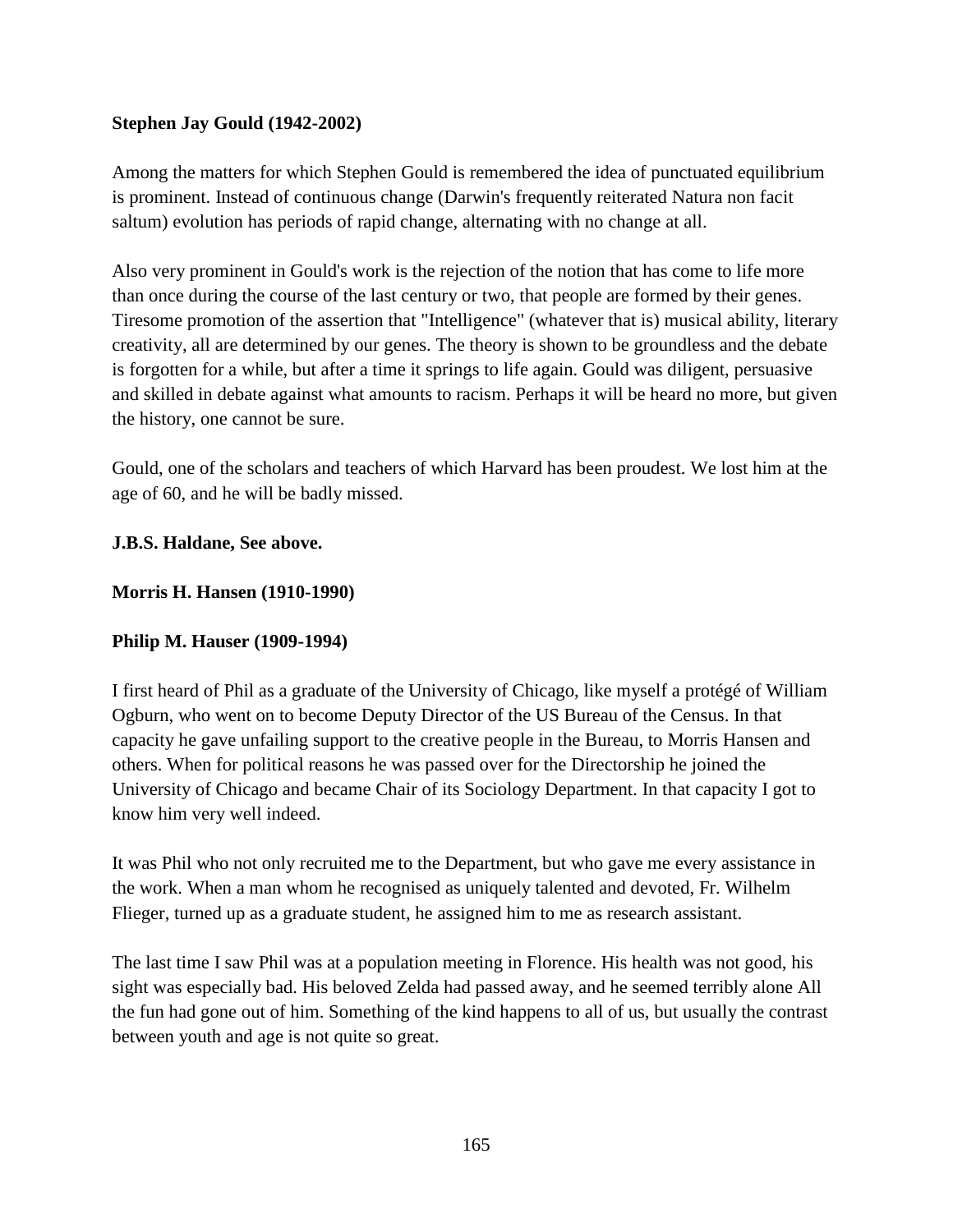#### **Peter Laslett (1915-2001)**

In the early 1990s Beatrice and I visited Peter Laslett in Trinity College, Cambridge. Peter by then was widely known for his book, The World We Have Lost, that described the lives of ordinary people as England was emerging from the Middle Ages. Then an industrial concern--a bakery for instance--was a family enterprise with a patriarchal organization, and including children of the head, perhaps nephews and nieces, perhaps up to a dozen or more in all. That bakery was their livelihood. Any person, for instance a widow, who had no income of her own and was not attached to such a unit was in a bad way.

Trinity was Peter's life. He walked us through it, pointing out mementos of Isaac Newton and other long past fellows. He had us to lunch, seated beside him at the head table.

I seem to remember that on another visit we were lunching at Cambridge, and Norman and Leslie Lewis drove over to pick us up. Somehow Norman and Peter did not see one another as the great people that we thought they both were. Norman had little use for academics, and Peter little use for anyone who was not an academic.

#### **Norman Lewis, (See above)**

#### **David Riesman (1909-2002)**

David started work when sociology was young. His Lonely Crowd remains "not only the bestselling book by a professional sociologist in American history, but also arguably the one that has had the widest influence on the nation at large." As Orlando Patterson says, the thesis is that each of us city-dwellers encounters more people, has more contacts than ever his rural ancestors had, yet the contacts are superficial, secondary. The result is an existential loneliness, an anomie that dominates modern life today.

#### Gazette Staff:

Sociologist David Riesman, best known for his influential study of post-World War II American society, "The Lonely Crowd," died May 10 in Binghamton, N.Y., of natural causes. He was 92.

Born in Philadelphia in 1909, the son of a professor at the University of Pennsylvania Medical School, Riesman attended Harvard College, graduating in 1931.

He earned a degree from Harvard Law School in 1934 and embarked on a law career, which included clerking for U.S. Supreme Court Justice Louis Brandeis and teaching at the University of Buffalo Law School.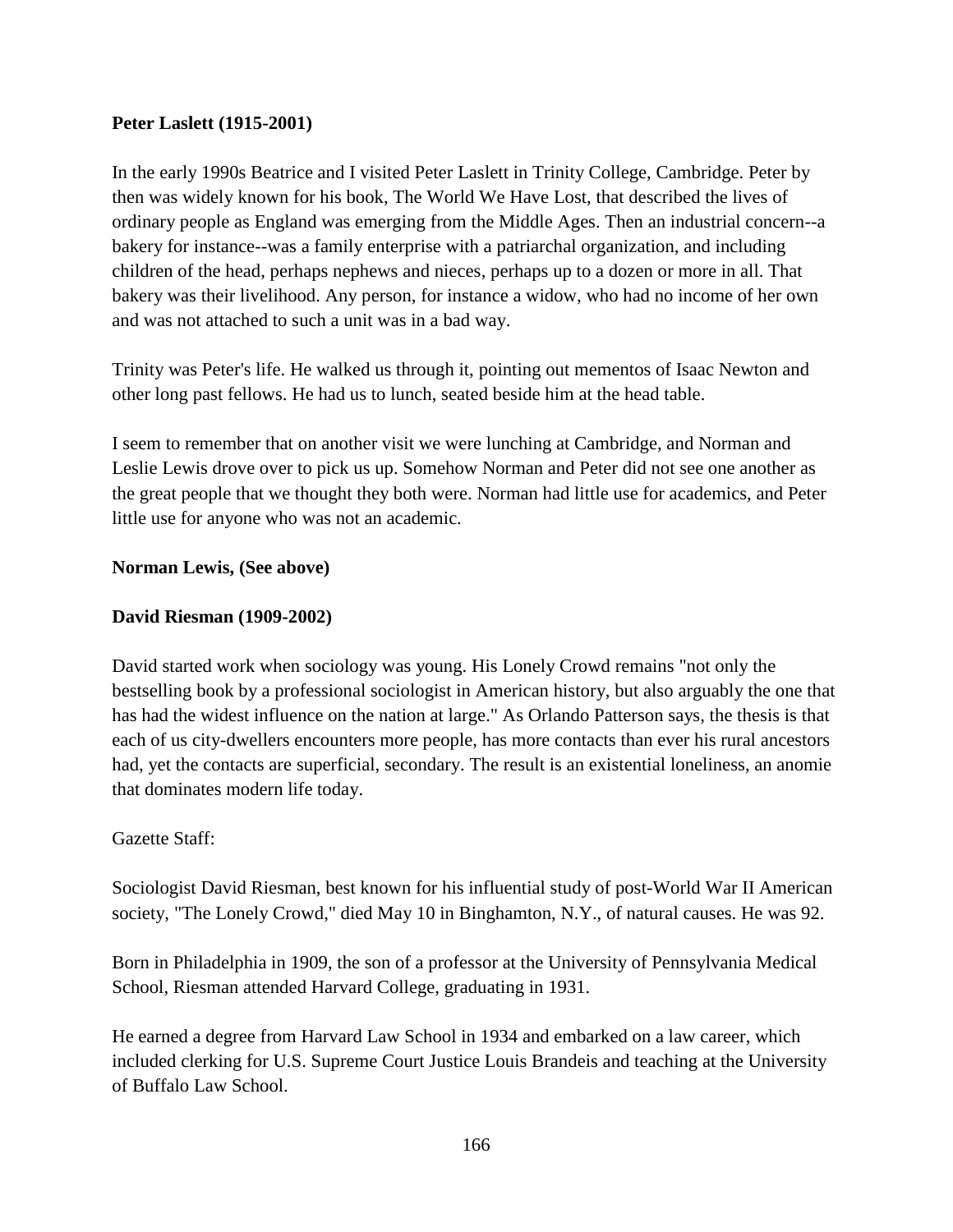As a research fellow at Columbia Law School, Riesman had the opportunity to discuss comparative social issues with anthropologists Margaret Mead and Ruth Benedict, philosopher Hannah Arendt, and literary critic Lionel Trilling. Later he studied psychoanalysis with Erich Fromm and Harry Stack Sullivan.

In 1949, he was invited to join the social science faculty of the University of Chicago. "The Lonely Crowd" was published in 1950, and became a best seller, as well as winning the admiration of his academic peers. He co-authored the book with Nathan Glazer, professor of education and social structure emeritus, and Reuel Denney, but, according to Glazer, Riesman was the real author of the work. Riesman taught at Chicago until 1958, when he was named the Henry Ford II Professor of Social Sciences at Harvard.

For almost 20 years he taught a popular undergraduate course, "American Character and Social Structure," and, through his voluminous correspondence, continued to exert an influence on many of his students long after they had left Harvard.

### **Marcel-Paul Schutzenberger (1920-1996)**

Beatrice and I spent the year 1952 in Jakarta, as a member of a panel that was being consulted by the Government of Indonesia. As part of the officially assigned task I studied the village of Balearjo, in East Java, where with a team of students I lived for about 6 weeks.

After that sojourn, one of the most exciting of my life, I returned to Jakarta where Beatrice had had a certain amount of social life. Marco Schutzenberger, who subsequently became one of France's great mathematicians. He was at an intellectual level far higher than we usually encounter, so it may be worthwhile to give some indication of the way we met and became firm friends.

In my absence Beatrice took a train trip to Jogja in the middle of the island on which Jakarta is situated. There she stayed with the parents of Suljanti, (Suljanti was a devoted student of population and active in the cause of population control, whom we knew well both personally and by reputation. In her week in Djokja Beatrice encountered Haryati, a nurse who was Suljanti's local deputy. Haryati was keeping company with Marco, a medical doctor who was also staying a year as a consultant appointed by WHO. Marco was at the time of Beatrice's trip to Jokja a patient in the local hospital, and was visited by Haryati who brought along Beatrice. That was the beginning of a 40 year acquaintance between Marco and the Keyfitzes.

We saw him several times during the year and found him one of the most knowledgeable and entertaining people we had ever met, the most humane, the most intolerant of fools and poseurs.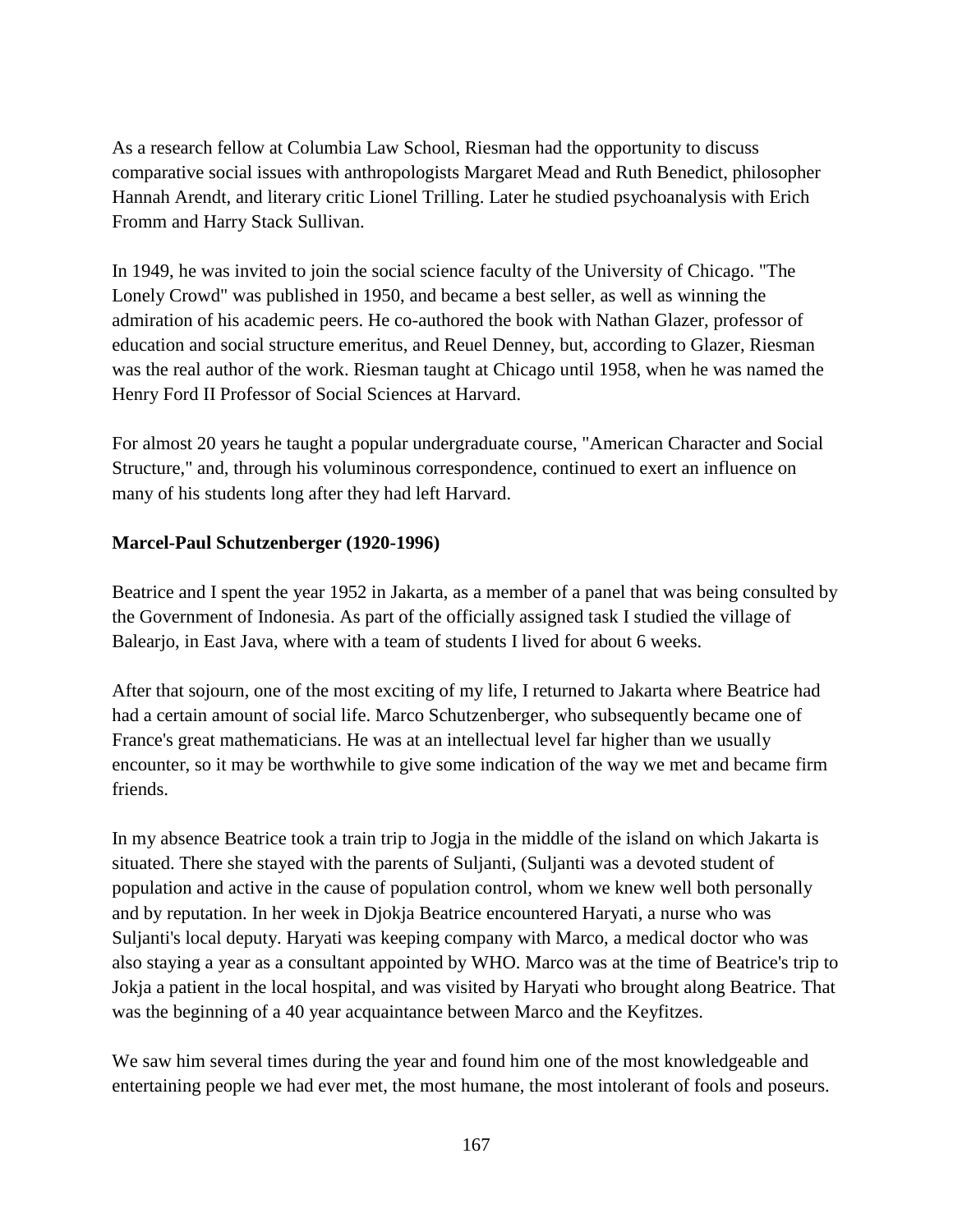There was as yet no presence of Marco the mathematician. He and Haryati were married soon after returning to France.

Marco was born in Lyons, of an old Alsatian family that had left Alsace after the 1870-1 War, when it was taken over by Germany.

On returning to France this medical doctor discovered that he was endowed as a mathematician. He terminated his medical practice and turned to mathematical research and publication, in the specialty called combinatorics, and within a short time had important findings, and was internationally recognized as one of France's greats in mathematics. His prominence was partly due to the numerous applications of combinatorics for which he was responsibility--in the study of natural and artificial languages, in cryptography and in the construction of codes that selfcorrect.

Marco was involved in disputes on evolution as developed by Darwin. He showed for one thing that in the time that paleontology tells us was available, natural selection would not suffice to produce the changes that we know occurred. I suspect that part of his animus against Darwinism was the hospitality it provided to ideas of racism that offended the solidarity that Marco felt with the whole of mankind. His view of artificial intelligence was similarly negative, neglecting the indescribable subtlety of the human mind. The successes of what is called artificial intelligence are all highly specific applications, and show none of the spontaneity and originality that would make them human.

Marco's knowledge and scepticism went into many fields. He was informed by an interviewer that Stephen Hawking, a top cosmologist, had traced the universe back from its present mass to its origin in a single point, infinitely heavy and infinitely hot, and located nowhere. Marco responded with "It is just as easy to believe in Adam and Eve as in that infinitely hot and infinitely small spot that wasn't anywhere." It made me think of the succinct last sentence of Wittgenstein's famous Tractatus, the dictum, "Worauf es gibt nichts zu sagen, darauf sol man schweigen" (Of what nothing can be said, on that one should be silent)". Unfortunately scientists, responding to a public that expects them to know everything, accept an ideology that every question must have an answer.

During the forty or so subsequent years I passed through Paris about a dozen times on one kind of business or another, and each time I called Marco, spoke to him or to Haryati, and each time was warmly invited to dinner.

Marco liked to put spice into his conversation. On one occasion as we were holding our drinks before sitting down to dine, he asked "Don't you think it is wrong to taboo the eating of human flesh, wasting the proteins it contains?" Never having considered such a matter I had no answer.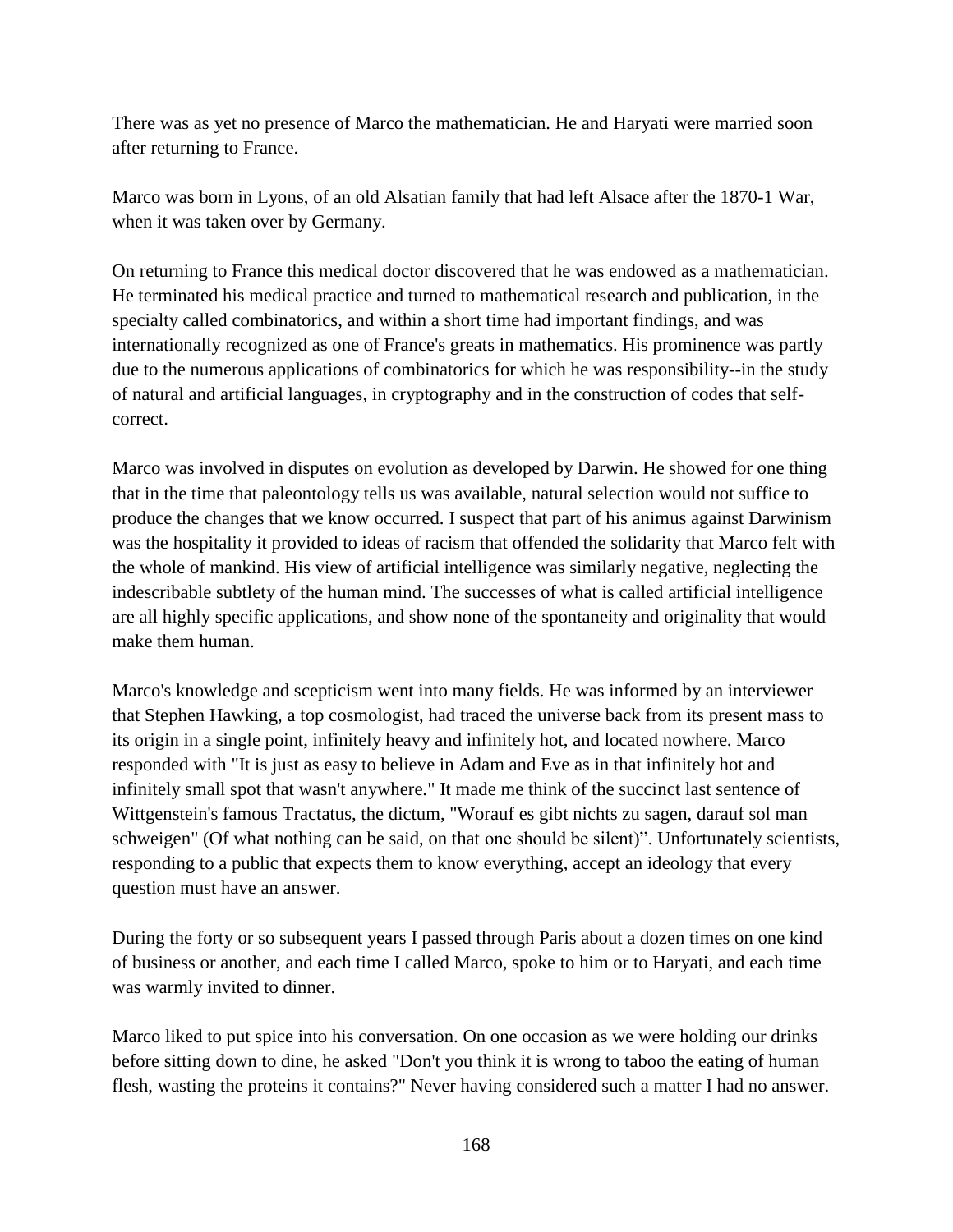When we did sit down to the table, and were offered a meat course I wondered just what meat that was.

In 1980 when I was in Paris to give a lecture on Malthus at a UNESCO conference, and I called Marco, Haryati answered, and barely able to contain herself, said that their son Mahar, 23 years of age, had just been killed in an automobile accident. Beatrice had to catch a plane to Nice where our daughter Barbara was teaching for a few months, but even if she missed the plane we simply had to look in at Marco's and offer what consolation we could.

To judge by externals, Marco was taking the loss more deeply than Haryati did. He sat holding her hand and couldn't say a word during the brief visit. We left, and were in such a hurry to get Beatrice on to her plane that she broke her foot on a curb.

Marco never quite recovered from that blow. He did have a daughter, Helene, from a previous marriage, and she provided much comfort. But a final blow, Haryati, on whom he depended enormously, died in 1993. He fell seriously ill and evidently didn't want to live any longer.

My last contact was again by telephone. Morris Halle, Institute Professor at M.I.T. called and introduced himself and said he had been in Paris and Marco would like to talk to me. (Morris and I have been close friends ever since.) I had three talks with Marco, each a harrowing experience. He talked continuously, I had no choice but to listen and agree. In fact I did agree, for even in his low condition his political judgment was sound. He recognized the charlatanry and total lack of principle in Mitterand, the troubles ahead for the United States as it sought world domination. But what a come-down from the cheery Marco, always fresh and ready for a joke that we had known in his prime.

The end, announced to the world in Le Monde, came on July 29, 1996. France's great mathematician, the greatest combinatorialist of the century, was dead at 75. There was a life of large success and large tragedy.

### **Soedjatmoko (1922-1989)**

Soedjatmoko was born in Sawahlunto, Sumatra on 10 January 1922. He studied at Medical College in Jakarta, Indonesia and at the Littauer School of Public Administration at Harvard University.

I admired Soedjatmoko greatly, and visited him many times. (It was much easier for me to move around--my job entitled me to a car, and through much of his life he had no such perks, or perks of any kind.) On at least one of the occasions when I visited he was under house arrest. I visited him without any worry, but Indonesians would think twice about such a defiance of the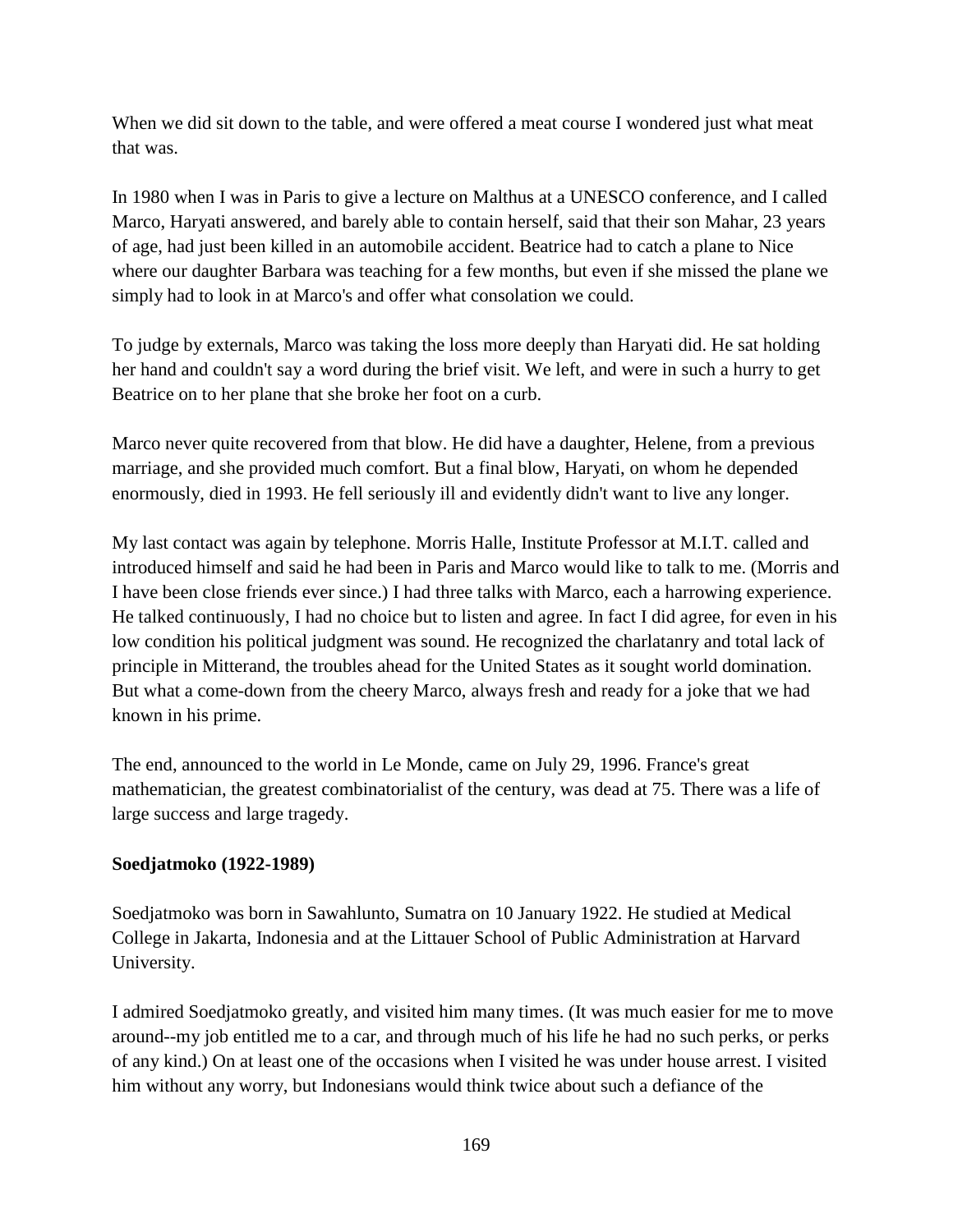authorities. He was what would now be called a public intellectual: with no official position be expressed himself on many political and moral issues confronting the country. He had the independence that is an asset to any country, and is seldom valued at its true worth.

But in later life S. identified with authority, though always with an authority that was worthy. He accepted the post of Ambassador to the United States, and became Rector of the United Nations University in September 1980. That year he published The Primacy of Freedom in Development,

He was Associate Editor of the free-swinging daily newspaper Pedoman.

It is a measure of Soedjatmoko's positive commitment that concern for himself has not inhibited forthright expression. Nor has he allowed his membership in numerous leading international forums and organizations to divorce his concern from the realities of Indonesian village life. His question was always how to make life more decent and satisfying for the poorest 40 per cent in Southeastern and Southern Asia. In the process he is stimulating others to sharpen their perception and make government and private efforts more relevant.

Soedjatmoko was married in 1957 to the former Ratmini Gandasubrata. They have three daughters. Altogether a charming family. I remember giving a computer to one of the daughters, and trying to help Ratmini find an American publisher for Soedjatmokmo's miscellaneous essays.

I was not able to attend his funeral, but Beatrice did attend, and she recalls President Suharto kneeling in prayer beside the coffin.

# **Richard Stone (1913-1991)**

I first met Stone when he visited the Dominion Bureau of Statistics in the 1950s to advise us on setting up a system of national accounts. Stone was the member in our generation of the most distinguished line in British economics. He followed John Maynard Keynes 1883-1946, who in turn followed Alfred Marshall (1842-1924). All were associated with King's College. King's may not have the glorious history of Trinity (with Isaac Newton in its past) but the economists that it housed, especially Keynes, built up its treasury, made it very rich.

In those circumstances rich does not mean comfortable. On my first visit Stone put me up for the night in a room that was freezing cold. Such are the things one remembers.

The last time we saw Richard he came with his wife, to a meeting in Cambridge (Massachusetts) and their preoccupation was a sauce pan cover. We tried to find a store where such were sold, but not finding any gave them ours.